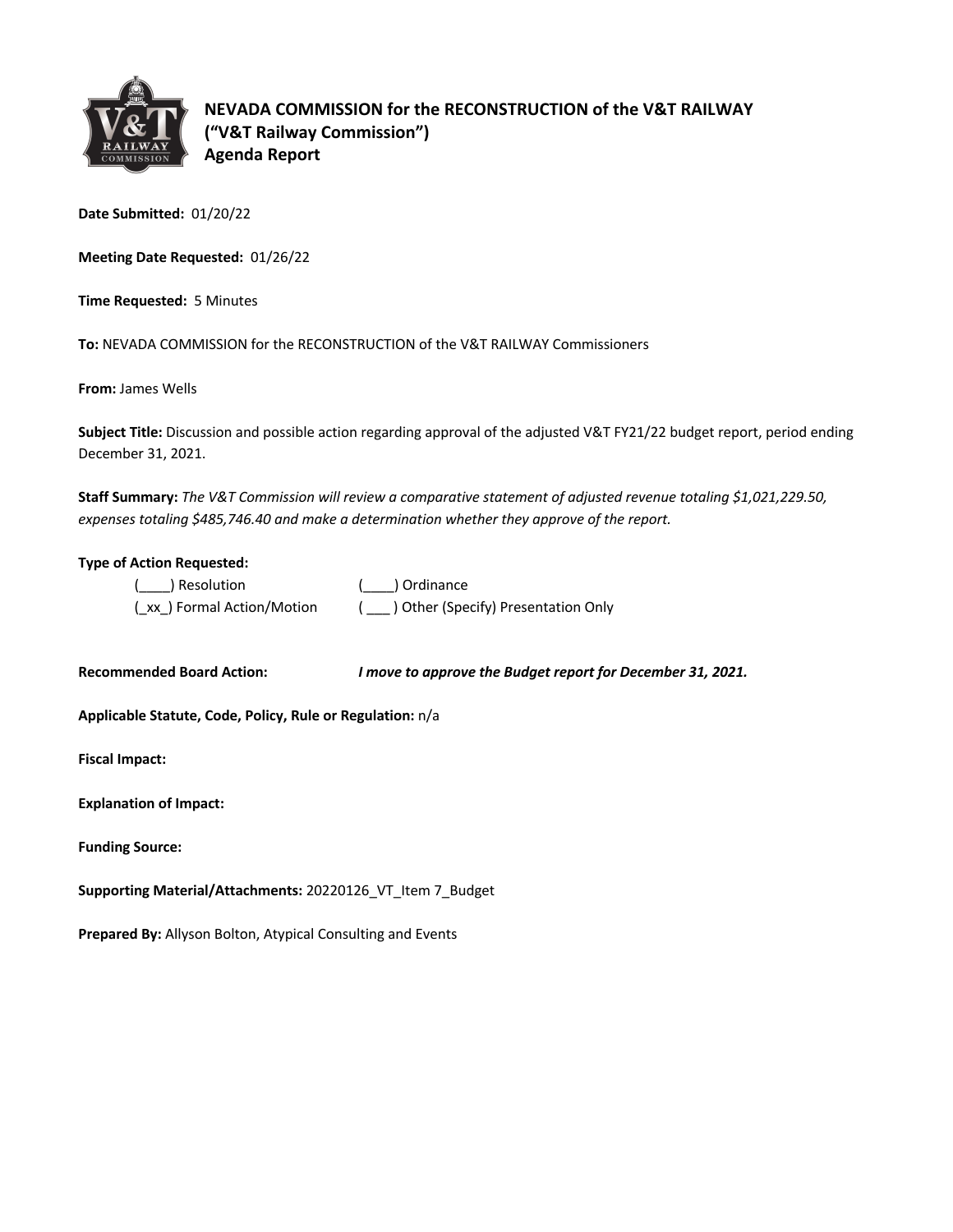

# **Budget Report**

# Account Summary

For Fiscal: V&T 2021-2022 Period Ending: 11/30/2021

|                   |                                  |                                 |                                |                           |                                  | Variance                             |            |
|-------------------|----------------------------------|---------------------------------|--------------------------------|---------------------------|----------------------------------|--------------------------------------|------------|
|                   |                                  | Original<br><b>Total Budget</b> | Current<br><b>Total Budget</b> | Period<br><b>Activity</b> | <b>Fiscal</b><br><b>Activity</b> | Favorable<br>(Unfavorable) Remaining | Percent    |
| Revenue           |                                  |                                 |                                |                           |                                  |                                      |            |
| 221-33220-000     | <b>LICENSE PLATE</b>             | 21,600.00                       | 21,600.00                      | 4,454.89                  | 10,798.06                        | $-10,801.94$                         | 50.01%     |
| 221-33400-000     | <b>FEDERAL GRANTS</b>            | 6,000.00                        | 6,000.00                       | 0.00                      | 0.00                             | $-6,000.00$                          | 100.00%    |
| 221-33512-000     | <b>TOURISM TAX</b>               | 250,000.00                      | 250,000.00                     | 0.00                      | 0.00                             | $-250,000.00$                        | 100.00%    |
| 221-34700-000     | CAP TICKET SALES                 | 126,600.00                      | 126,600.00                     | 358,956.79                | 655,345.33                       | 528,745.33                           | 517.65%    |
| 221-34700-232     | CAP TICKET SALES-PEX             | 376,000.00                      | 376,000.00                     | 0.00                      | 0.00                             | -376,000.00                          | 100.00%    |
| 221-34700-235     | CAP TICKET SALES-RAILBIKES       | 125,000.00                      | 125,000.00                     | 0.00                      | 36,948.18                        | $-88,051.82$                         | 70.44 %    |
| 221-36203-000     | <b>RENTS</b>                     | 15,000.00                       | 15,000.00                      | 0.00                      | 0.00                             | $-15,000.00$                         | 100.00%    |
| 221-36304-232     | PHOTOS-PEX                       | 10,000.00                       | 10,000.00                      | 0.00                      | 0.00                             | $-10,000.00$                         | 100.00%    |
| 221-36400-000     | <b>CONTRIB/DONATIONS PRVTE</b>   | 100.00                          | 100.00                         | 0.00                      | 0.00                             | $-100.00$                            | 100.00 %   |
| 221-36500-000     | MISC - OTHER                     | 0.00                            | 0.00                           | 0.00                      | 65,797.20                        | 65,797.20                            | 0.00%      |
| 221-36540-000     | <b>EQUIPMENT SALES</b>           | 64,000.00                       | 64,000.00                      | 0.00                      | 0.00                             | $-64,000.00$                         | 100.00%    |
| 221-36700-232     | SALE OF GOODS-PEX                | 50,000.00                       | 50,000.00                      | 0.00                      | 0.00                             | $-50,000.00$                         | 100.00%    |
|                   | <b>Revenue Total:</b>            | 1,044,300.00                    | 1,044,300.00                   | 363,411.68                | 768,888.77                       | -275,411.23                          | 26.37%     |
| Expense           |                                  |                                 |                                |                           |                                  |                                      |            |
| 221-221-51021-232 | CASUAL LABOR-PEX                 | 0.00                            | 0.00                           | 36,755.00                 | 36,755.00                        | $-36,755.00$                         | 0.00%      |
| 221-221-53010-000 | Postage                          | 25.00                           | 25.00                          | 0.00                      | 0.00                             | 25.00                                | 100.00 %   |
| 221-221-53011-000 | <b>OFFICE SUPPLIES</b>           | 1,800.00                        | 1,800.00                       | 470.14                    | 2,276.85                         | -476.85                              | -26.49 %   |
| 221-221-53012-000 | <b>TELEPHONE</b>                 | 2,200.00                        | 2,200.00                       | 91.71                     | 819.80                           | 1,380.20                             | 62.74 %    |
| 221-221-53013-000 | <b>TRAVEL</b>                    | 1,000.00                        | 1,000.00                       | 0.00                      | 0.00                             | 1,000.00                             | 100.00%    |
| 221-221-53013-232 | TRAVEL-PEX                       | 2,500.00                        | 2,500.00                       | 0.00                      | 0.00                             | 2,500.00                             | 100.00%    |
| 221-221-53014-000 | <b>DUES &amp; SUBSCRIPTIONS</b>  | 18,900.00                       | 18,900.00                      | 0.00                      | 45.00                            | 18,855.00                            | 99.76%     |
| 221-221-53016-000 | <b>TRAIN SERVICE</b>             | 0.00                            | 0.00                           | 11,750.00                 | 41,200.00                        | $-41,200.00$                         | 0.00%      |
| 221-221-53022-000 | <b>UTILITIES</b>                 | 13,925.00                       | 13,925.00                      | 465.98                    | 6,803.60                         | 7,121.40                             | 51.14 %    |
| 221-221-53024-232 | <b>OPERATING SUPPLIES-PEX</b>    | 0.00                            | 0.00                           | 22,808.08                 | 36,105.55                        | $-36,105.55$                         | 0.00%      |
| 221-221-53026-000 | <b>REPAIRS</b>                   | 0.00                            | 0.00                           | 9,708.33                  | 9,708.33                         | $-9,708.33$                          | 0.00%      |
| 221-221-53026-233 | REPAIRS-ENGINE #18               | 15,000.00                       | 15,000.00                      | 0.00                      | 0.00                             | 15,000.00                            | 100.00%    |
| 221-221-53055-000 | <b>TRACK MAINT</b>               | 100,000.00                      | 100,000.00                     | 12,815.00                 | 52,377.40                        | 47,622.60                            | 47.62%     |
| 221-221-53057-000 | <b>BLDG MAINT</b>                | 2,500.00                        | 2,500.00                       | 0.00                      | 0.00                             | 2,500.00                             | 100.00%    |
| 221-221-53060-000 | SPECIAL EVENT EXPENSES           | 16,500.00                       | 16,500.00                      | 48.97                     | 1,590.18                         | 14,909.82                            | 90.36%     |
| 221-221-53060-232 | SPECIAL EVENT EXPENSES-PEX       | 8,000.00                        | 8,000.00                       | 574.76                    | 848.76                           | 7,151.24                             | 89.39%     |
| 221-221-53061-232 | MECHANDISE EXPENSE- PEX          | 30,000.00                       | 30,000.00                      | 15,960.70                 | 15,960.70                        | 14,039.30                            | 46.80%     |
| 221-221-53065-000 | <b>EVENT ENTERTAINMENT</b>       | 500.00                          | 500.00                         | 0.00                      | 0.00                             | 500.00                               | 100.00%    |
| 221-221-53070-000 | PROFESSIONAL SERVICES            | 282,900.00                      | 282,900.00                     | 40,635.55                 | 136,763.14                       | 146,136.86                           | 51.66%     |
| 221-221-53070-232 | PROFESSIONAL SERVICES-PEX        | 124,000.00                      | 124,000.00                     | 29,413.66                 | 43,232.66                        | 80,767.34                            | 65.13%     |
| 221-221-53070-235 | PROFESSIONAL SERVICES-RAILBIKES  | 0.00                            | 0.00                           | 0.00                      | 1,155.00                         | $-1,155.00$                          | 0.00%      |
| 221-221-53072-000 | <b>FURNITURE &amp; FIXTURES</b>  | 600.00                          | 600.00                         | 0.00                      | 0.00                             | 600.00                               | 100.00%    |
| 221-221-53090-000 | AUDIT/BUDGET                     | 19,000.00                       | 19,000.00                      | 0.00                      | 0.00                             | 19,000.00                            | 100.00%    |
| 221-221-53305-232 | ROYALTIES-PEX                    | 116,500.00                      | 116,500.00                     | 0.00                      | 0.00                             | 116,500.00                           | 100.00 %   |
| 221-221-53601-000 | ADVERTISING/PROMOTION            | 40,000.00                       | 40,000.00                      | 384.00                    | 1,063.49                         | 38,936.51                            | 97.34%     |
| 221-221-53601-232 | ADVERTISING/PROMOTION-PEX        | 75,000.00                       | 75,000.00                      | 0.00                      | 40.00                            | 74,960.00                            | 99.95%     |
| 221-221-56500-000 | MISCELLANEOUS                    | 0.00                            | 0.00                           | 0.00                      | 200.00                           | $-200.00$                            | 0.00%      |
| 221-221-56504-000 | <b>MEETING EXPENSE</b>           | 250.00                          | 250.00                         | 0.00                      | 0.00                             | 250.00                               | 100.00%    |
| 221-221-56600-000 | <b>INSURANCE PREMIUM</b>         | 12,000.00                       | 12,000.00                      | 0.00                      | 0.00                             | 12,000.00                            | 100.00 %   |
| 221-221-64010-000 | CAPITAL OUTLAY                   | 50,000.00                       | 50,000.00                      | 0.00                      | 0.00                             | 50,000.00                            | 100.00%    |
|                   | <b>Expense Total:</b>            | 933,100.00                      | 933,100.00                     | 181,881.88                | 386,945.46                       | 546,154.54                           | 58.53%     |
|                   | <b>Report Surplus (Deficit):</b> | 111,200.00                      | 111,200.00                     | 181,529.80                | 381,943.31                       | 270,743.31                           | $-243.47%$ |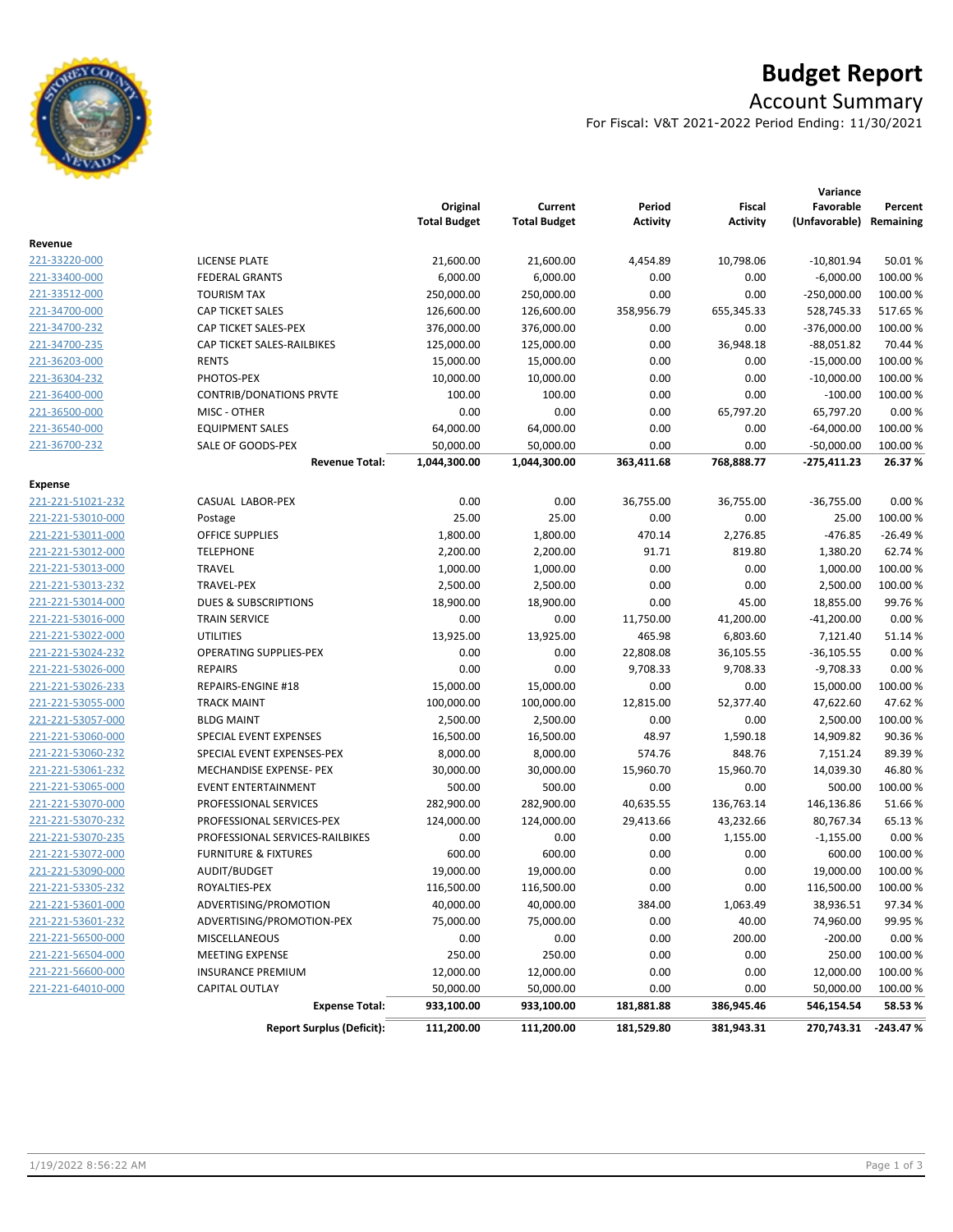# **Group Summary**

| <b>Account Typ</b> |                                  | Original<br><b>Total Budget</b> | Current<br><b>Total Budget</b> | Period<br><b>Activity</b> | Fiscal<br><b>Activity</b> | Variance<br>Favorable<br>(Unfavorable) | Percent<br>Remaining |
|--------------------|----------------------------------|---------------------------------|--------------------------------|---------------------------|---------------------------|----------------------------------------|----------------------|
| Revenue            |                                  | 1044300.00                      | 1.044.300.00                   | 363,411.68                | 768.888.77                | $-275.411.23$                          | 26.37 %              |
| Expense            |                                  | 933100.00                       | 933.100.00                     | 181,881.88                | 386.945.46                | 546.154.54                             | 58.53 %              |
|                    | <b>Report Surplus (Deficit):</b> | 111,200.00                      | 111,200.00                     | 181,529.80                | 381,943.31                | 270.743.31                             | $-243.47%$           |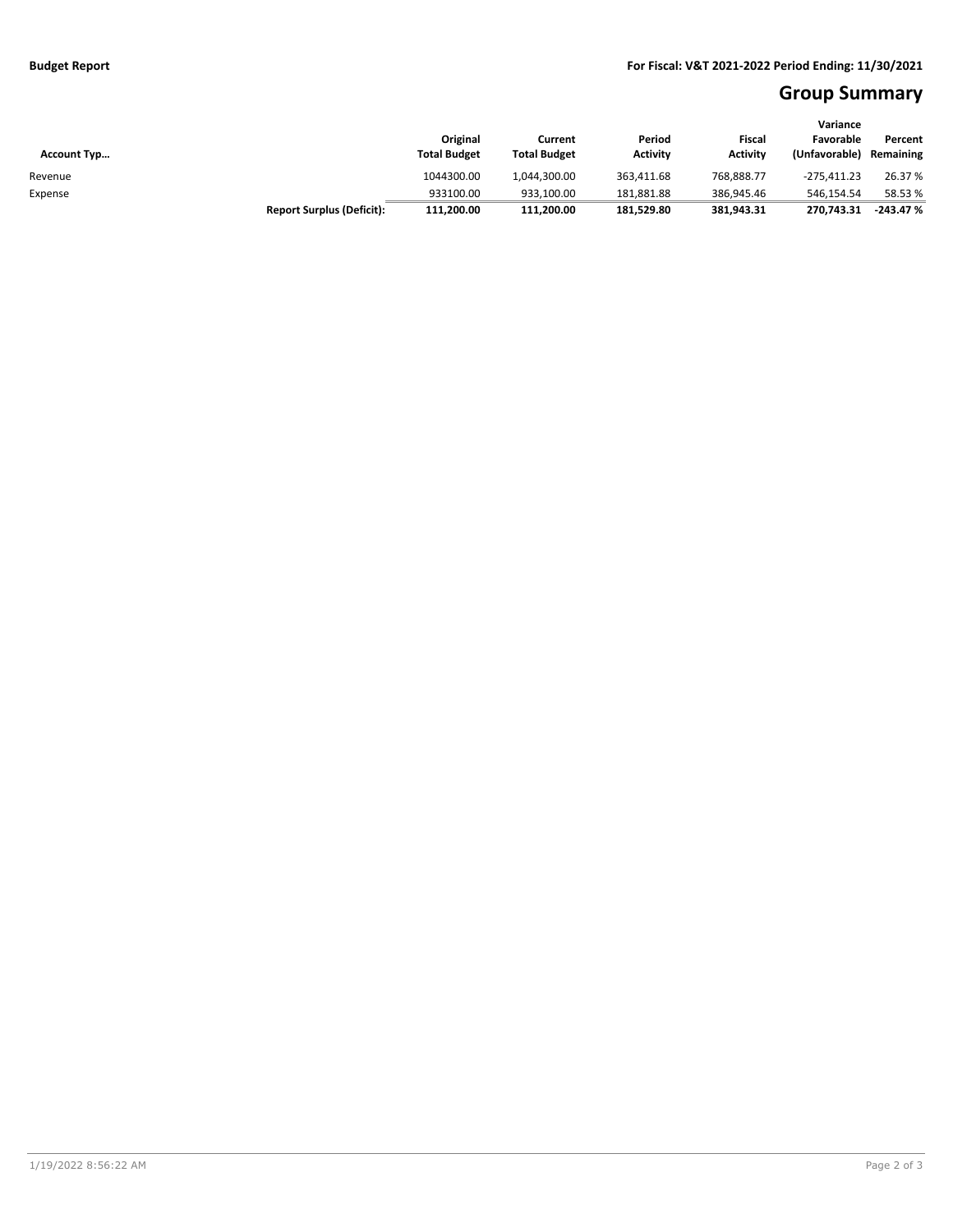### **Fund Summary**

|                                  |                     |                     |                 |                 | Variance      |
|----------------------------------|---------------------|---------------------|-----------------|-----------------|---------------|
|                                  | Original            | Current             | Period          | Fiscal          | Favorable     |
| Fund                             | <b>Total Budget</b> | <b>Total Budget</b> | <b>Activity</b> | <b>Activity</b> | (Unfavorable) |
| 221 - V&T COMMISSION             | 111.200.00          | 111.200.00          | 181.529.80      | 381.943.31      | 270.743.31    |
| <b>Report Surplus (Deficit):</b> | 111.200.00          | 111.200.00          | 181.529.80      | 381.943.31      | 270,743.31    |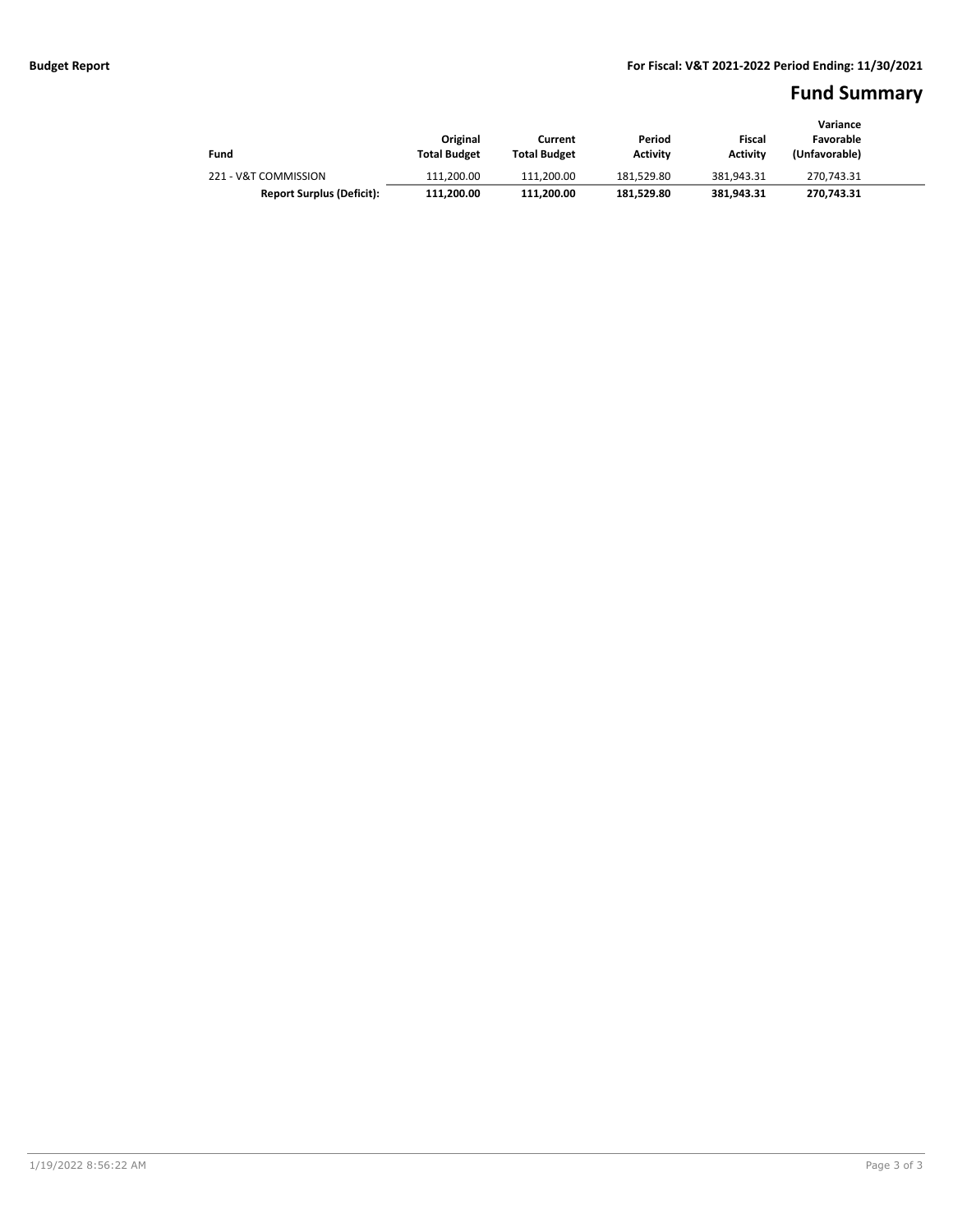

# **Budget Report**

# Account Summary

For Fiscal: V&T 2021-2022 Period Ending: 12/31/2021

|                          |                                                    | Original<br><b>Total Budget</b> | Current<br><b>Total Budget</b> | Period           | Fiscal          | Variance<br>Favorable<br>(Unfavorable) Remaining | Percent          |
|--------------------------|----------------------------------------------------|---------------------------------|--------------------------------|------------------|-----------------|--------------------------------------------------|------------------|
|                          |                                                    |                                 |                                | <b>Activity</b>  | <b>Activity</b> |                                                  |                  |
| Revenue<br>221-33220-000 | <b>LICENSE PLATE</b>                               | 21,600.00                       | 21,600.00                      | 1,561.63         | 12,359.69       | $-9,240.31$                                      | 42.78%           |
| 221-33400-000            | <b>FEDERAL GRANTS</b>                              | 6,000.00                        | 6,000.00                       | 0.00             | 0.00            | $-6,000.00$                                      | 100.00%          |
| 221-33512-000            | <b>TOURISM TAX</b>                                 | 250,000.00                      | 250,000.00                     | 0.00             | 0.00            | $-250,000.00$                                    | 100.00%          |
| 221-34700-000            | CAP TICKET SALES                                   |                                 | 126,600.00                     |                  | 688,524.43      | 561,924.43                                       | 543.86%          |
| 221-34700-232            |                                                    | 126,600.00                      |                                | 33,179.10        |                 |                                                  |                  |
| 221-34700-235            | CAP TICKET SALES-PEX<br>CAP TICKET SALES-RAILBIKES | 376,000.00                      | 376,000.00                     | 16,238.00        | 16,238.00       | -359,762.00                                      | 95.68%<br>68.74% |
| 221-36203-000            | <b>RENTS</b>                                       | 125,000.00                      | 125,000.00                     | 2,132.00<br>0.00 | 39,080.18       | $-85,919.82$<br>$-15,000.00$                     |                  |
|                          | PHOTOS-PEX                                         | 15,000.00                       | 15,000.00<br>10,000.00         |                  | 0.00            | $-10,000.00$                                     | 100.00%          |
| 221-36304-232            |                                                    | 10,000.00                       |                                | 0.00             | 0.00            |                                                  | 100.00%          |
| 221-36400-000            | <b>CONTRIB/DONATIONS PRVTE</b>                     | 100.00                          | 100.00                         | 0.00             | 0.00            | $-100.00$                                        | 100.00 %         |
| 221-36500-000            | MISC - OTHER                                       | 0.00                            | 0.00                           | 0.00             | 65,797.20       | 65,797.20                                        | 0.00%            |
| 221-36540-000            | <b>EQUIPMENT SALES</b>                             | 64,000.00                       | 64,000.00                      | 199,230.00       | 199,230.00      | 135,230.00                                       | 311.30%          |
| 221-36700-232            | SALE OF GOODS-PEX                                  | 50,000.00                       | 50,000.00                      | 0.00             | 0.00            | $-50,000.00$                                     | 100.00 %         |
|                          | <b>Revenue Total:</b>                              | 1,044,300.00                    | 1,044,300.00                   | 252,340.73       | 1,021,229.50    | -23,070.50                                       | 2.21%            |
| Expense                  |                                                    |                                 |                                |                  |                 |                                                  |                  |
| 221-221-51021-232        | CASUAL LABOR-PEX                                   | 0.00                            | 0.00                           | 11,197.54        | 47,952.54       | -47,952.54                                       | 0.00%            |
| 221-221-53010-000        | Postage                                            | 25.00                           | 25.00                          | 0.00             | 0.00            | 25.00                                            | 100.00%          |
| 221-221-53011-000        | <b>OFFICE SUPPLIES</b>                             | 1,800.00                        | 1,800.00                       | 244.24           | 2,521.09        | $-721.09$                                        | $-40.06%$        |
| 221-221-53012-000        | <b>TELEPHONE</b>                                   | 2,200.00                        | 2,200.00                       | 133.24           | 953.04          | 1,246.96                                         | 56.68%           |
| 221-221-53013-000        | TRAVEL                                             | 1,000.00                        | 1,000.00                       | 0.00             | 0.00            | 1,000.00                                         | 100.00%          |
| 221-221-53013-232        | <b>TRAVEL-PEX</b>                                  | 2,500.00                        | 2,500.00                       | 0.00             | 0.00            | 2,500.00                                         | 100.00%          |
| 221-221-53014-000        | <b>DUES &amp; SUBSCRIPTIONS</b>                    | 18,900.00                       | 18,900.00                      | 268.98           | 313.98          | 18,586.02                                        | 98.34%           |
| 221-221-53016-000        | <b>TRAIN SERVICE</b>                               | 0.00                            | 0.00                           | 0.00             | 41,200.00       | $-41,200.00$                                     | 0.00%            |
| 221-221-53022-000        | <b>UTILITIES</b>                                   | 13,925.00                       | 13,925.00                      | 10,187.25        | 16,990.85       | $-3,065.85$                                      | $-22.02%$        |
| 221-221-53022-232        | UTILITIES-PEX                                      | 0.00                            | 0.00                           | 461.56           | 461.56          | -461.56                                          | 0.00%            |
| 221-221-53024-232        | OPERATING SUPPLIES-PEX                             | 0.00                            | 0.00                           | 4,968.15         | 41,073.70       | $-41,073.70$                                     | 0.00%            |
| 221-221-53026-000        | <b>REPAIRS</b>                                     | 0.00                            | 0.00                           | 0.00             | 9,708.33        | $-9,708.33$                                      | 0.00%            |
| 221-221-53026-233        | REPAIRS-ENGINE #18                                 | 15,000.00                       | 15,000.00                      | 0.00             | 0.00            | 15,000.00                                        | 100.00%          |
| 221-221-53032-000        | <b>BANK CREDIT CARD FEES</b>                       | 0.00                            | 0.00                           | 54.74            | 54.74           | $-54.74$                                         | 0.00%            |
| 221-221-53051-232        | SECURITY-PEX                                       | 0.00                            | 0.00                           | 875.00           | 875.00          | $-875.00$                                        | 0.00%            |
| 221-221-53055-000        | <b>TRACK MAINT</b>                                 | 100,000.00                      | 100,000.00                     | 6,850.00         | 59,227.40       | 40,772.60                                        | 40.77%           |
| 221-221-53057-000        | <b>BLDG MAINT</b>                                  | 2,500.00                        | 2,500.00                       | 0.00             | 0.00            | 2,500.00                                         | 100.00%          |
| 221-221-53060-000        | SPECIAL EVENT EXPENSES                             | 16,500.00                       | 16,500.00                      | 0.00             | 1,590.18        | 14,909.82                                        | 90.36%           |
| 221-221-53060-232        | SPECIAL EVENT EXPENSES-PEX                         | 8,000.00                        | 8,000.00                       | 23,717.39        | 24,566.15       | $-16,566.15$                                     | -207.08%         |
| 221-221-53061-232        | MECHANDISE EXPENSE- PEX                            | 30,000.00                       | 30,000.00                      | 4,024.81         | 19,985.51       | 10,014.49                                        | 33.38%           |
| 221-221-53065-000        | <b>EVENT ENTERTAINMENT</b>                         | 500.00                          | 500.00                         | 0.00             | 0.00            | 500.00                                           | 100.00 %         |
| 221-221-53067-000        | <b>STAFF MEALS</b>                                 | 0.00                            | 0.00                           | 143.84           | 143.84          | $-143.84$                                        | 0.00%            |
| 221-221-53070-000        | PROFESSIONAL SERVICES                              | 282,900.00                      | 282,900.00                     | 10,968.00        | 147,731.14      | 135,168.86                                       | 47.78%           |
| 221-221-53070-232        | PROFESSIONAL SERVICES-PEX                          | 124,000.00                      | 124,000.00                     | 23,617.50        | 66,850.16       | 57,149.84                                        | 46.09 %          |
| 221-221-53070-235        | PROFESSIONAL SERVICES-RAILBIKES                    | 0.00                            | 0.00                           | 0.00             | 1,155.00        | $-1,155.00$                                      | 0.00%            |
| 221-221-53072-000        | <b>FURNITURE &amp; FIXTURES</b>                    | 600.00                          | 600.00                         | 1,075.03         | 1,075.03        | $-475.03$                                        | $-79.17%$        |
| 221-221-53090-000        | AUDIT/BUDGET                                       | 19,000.00                       | 19,000.00                      | 0.00             | 0.00            | 19,000.00                                        | 100.00 %         |
| 221-221-53305-232        | ROYALTIES-PEX                                      | 116,500.00                      | 116,500.00                     | 0.00             | 0.00            | 116,500.00                                       | 100.00 %         |
| 221-221-53601-000        | ADVERTISING/PROMOTION                              | 40,000.00                       | 40,000.00                      | 0.00             | 1,063.49        | 38,936.51                                        | 97.34 %          |
| 221-221-53601-232        | ADVERTISING/PROMOTION-PEX                          | 75,000.00                       | 75,000.00                      | 0.00             | 40.00           | 74,960.00                                        | 99.95 %          |
| 221-221-56500-000        | MISCELLANEOUS                                      | 0.00                            | 0.00                           | 0.00             | 200.00          | $-200.00$                                        | 0.00%            |
| 221-221-56504-000        | MEETING EXPENSE                                    | 250.00                          | 250.00                         | 13.67            | 13.67           | 236.33                                           | 94.53%           |
| 221-221-56600-000        | <b>INSURANCE PREMIUM</b>                           | 12,000.00                       | 12,000.00                      | 0.00             | 0.00            | 12,000.00                                        | 100.00 %         |
| 221-221-64010-000        | CAPITAL OUTLAY                                     | 50,000.00                       | 50,000.00                      | 0.00             | 0.00            | 50,000.00                                        | 100.00 %         |
|                          | <b>Expense Total:</b>                              | 933,100.00                      | 933,100.00                     | 98,800.94        | 485,746.40      | 447,353.60                                       | 47.94%           |
|                          | <b>Report Surplus (Deficit):</b>                   | 111,200.00                      | 111,200.00                     | 153,539.79       | 535,483.10      | 424,283.10                                       | -381.55 %        |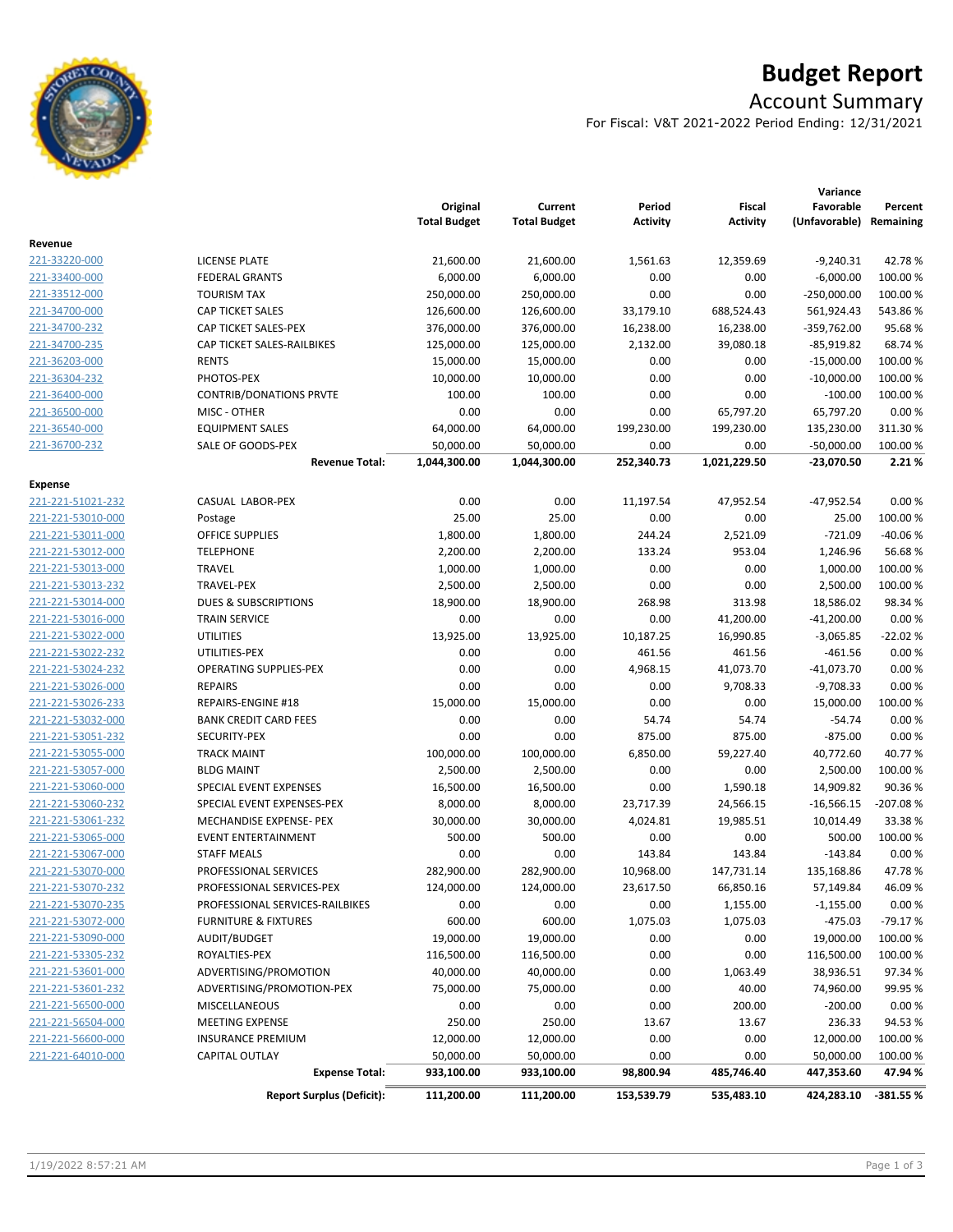# **Group Summary**

| <b>Account Typ</b> |                                  | Original<br><b>Total Budget</b> | Current<br><b>Total Budget</b> | Period<br><b>Activity</b> | Fiscal<br><b>Activity</b> | Variance<br>Favorable<br>(Unfavorable) | Percent<br>Remaining |
|--------------------|----------------------------------|---------------------------------|--------------------------------|---------------------------|---------------------------|----------------------------------------|----------------------|
| Revenue            |                                  | 1044300.00                      | 1.044.300.00                   | 252.340.73                | 1.021.229.50              | $-23.070.50$                           | 2.21%                |
| Expense            |                                  | 933100.00                       | 933.100.00                     | 98.800.94                 | 485.746.40                | 447.353.60                             | 47.94 %              |
|                    | <b>Report Surplus (Deficit):</b> | 111,200.00                      | 111,200.00                     | 153,539.79                | 535,483.10                | 424.283.10                             | $-381.55%$           |